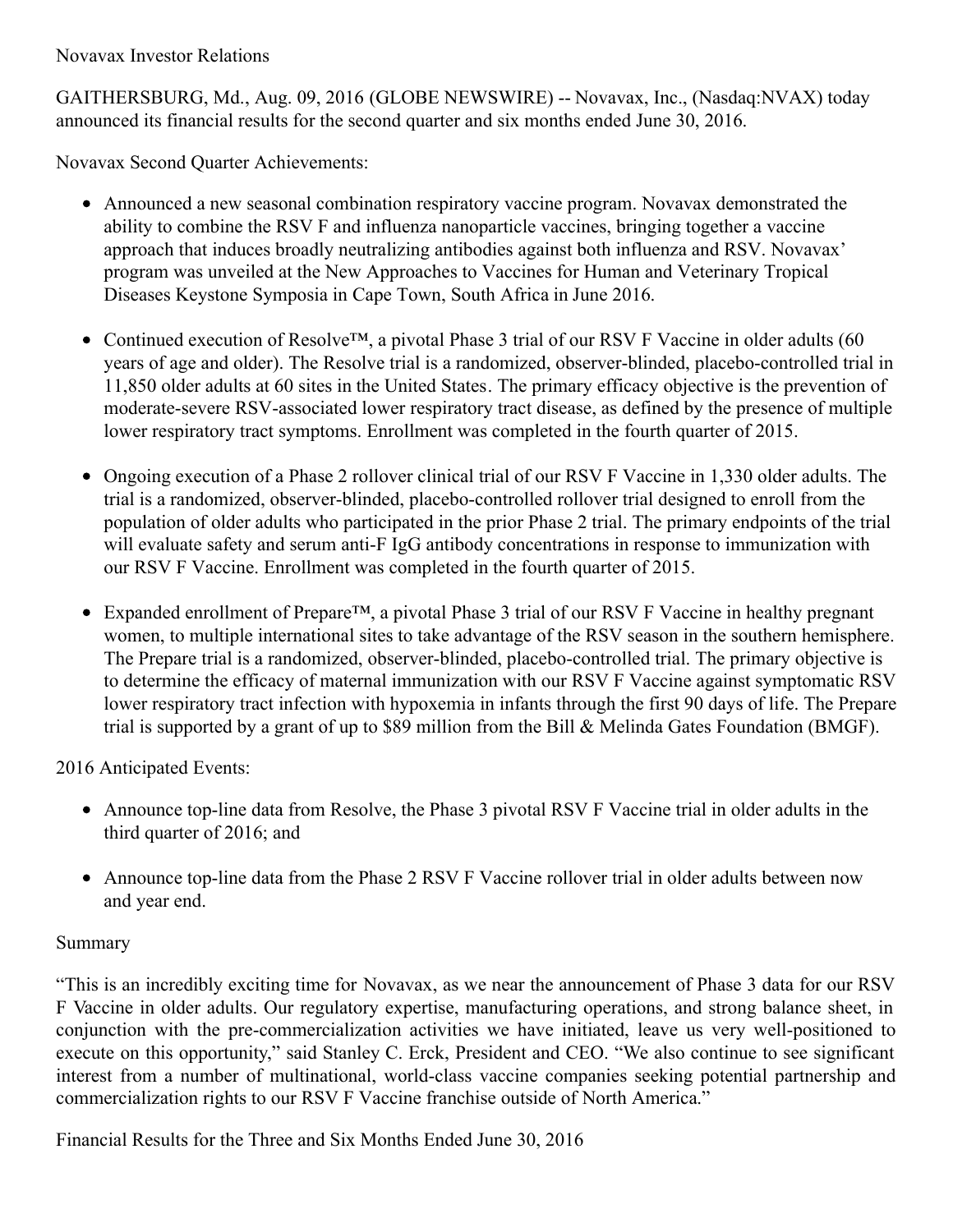Novavax reported a net loss of \$79.4 million, or \$0.29 per share, for the second quarter of 2016, compared to a net loss of \$20.6 million, or \$0.08 per share, for the second quarter of 2015. For the six months ended June 30, 2016, the net loss was \$156.6 million, or \$0.58 per share, compared to a net loss of \$45.0 million, or \$0.18 per share, for the same period in 2015.

Novavax revenue in the second quarter of 2016 decreased 82% to \$2.5 million, compared to \$14.0 million for the same period in 2015. Lower revenue under the BARDA contract of \$13.6 million is the primary driver of this decrease. The decline in BARDA revenue in the second quarter of 2016 is the result of the one-time recognition of \$7.7 million in revenue in the second quarter of 2015, and the recent advances in the Company's seasonal influenza nanoparticle program which resulted in the wind-down of VLP influenza activities under the BARDA contract. This decrease in BARDA revenue was partially offset by \$1.7 million in revenue recorded under the BMGF grant relating to our ongoing Prepare clinical trial.

Research and development expenses increased 134% to \$64.9 million in the second quarter of 2016, compared to \$27.7 million for the same period in 2015. The increase in research and development expenses was primarily due to increased costs associated with the clinical trials and development activities of our RSV F Vaccine and higher employee-related costs, including non-cash stock-based compensation.

General and administrative expenses increased 99% to \$14.1 million in the second quarter of 2016, compared to \$7.1 million for the same period in 2015. The increase was primarily due to higher employee-related costs, including non-cash stock-based compensation expense, and professional fees for pre-commercialization activities, as compared to the same period in 2015.

Interest income (expense), net for the second quarter of 2016 includes \$3.0 million of interest expense relating to the Company's Convertible Senior Notes.

As of June 30, 2016, the Company had \$366.4 million in cash and cash equivalents and marketable securities compared to \$230.7 million as of December 31, 2015. Net cash used in operating activities for the first six months of 2016 was \$131.9 million, compared to \$42.8 million for same period in 2015. The increase in cash usage was primarily due to increased costs relating to our RSV F Vaccine, higher employee-related costs and timing of vendor payments.

## Conference Call

Novavax management will host its quarterly conference call today at 4:30 p.m. ET. The dial-in number for the conference call is (877) 212-6076 (Domestic) or (707) 287-9331 (International), passcode 59901631. A webcast of the conference call can also be accessed via a link on the home page of the Novavax website (novavax.com) or through the "Investor Info"/"Events" tab on the Novavax website.

A replay of the conference call will be available starting at 7:00 p.m. on August 9, 2016 until midnight August 16, 2016. To access the replay by telephone, dial (855) 859-2056 (Domestic) or (404) 537- 3406 (International) and use passcode 59901631. The replay will also be available as a webcast and can be found on the "Investor Info"/"Events" on the Novavax website.

## About Novavax

Novavax, Inc. (Nasdaq:NVAX) is a clinical-stage vaccine company committed to delivering novel products to prevent a broad range of infectious diseases. Our recombinant nanoparticles and Matrix-M™ adjuvant technology are the foundation for groundbreaking innovation that improves global health through safe and effective vaccines. Additional information about Novavax is available on the Company's website, [novavax.com](https://www.globenewswire.com/Tracker?data=EWExA2sjujhhDgShbQIXQT7ckjOmM1ebnO11M3j3Amf-9pyD5Z-xNjBK07q7WZgSjpY62kStxBYNWi5PGAufkA==).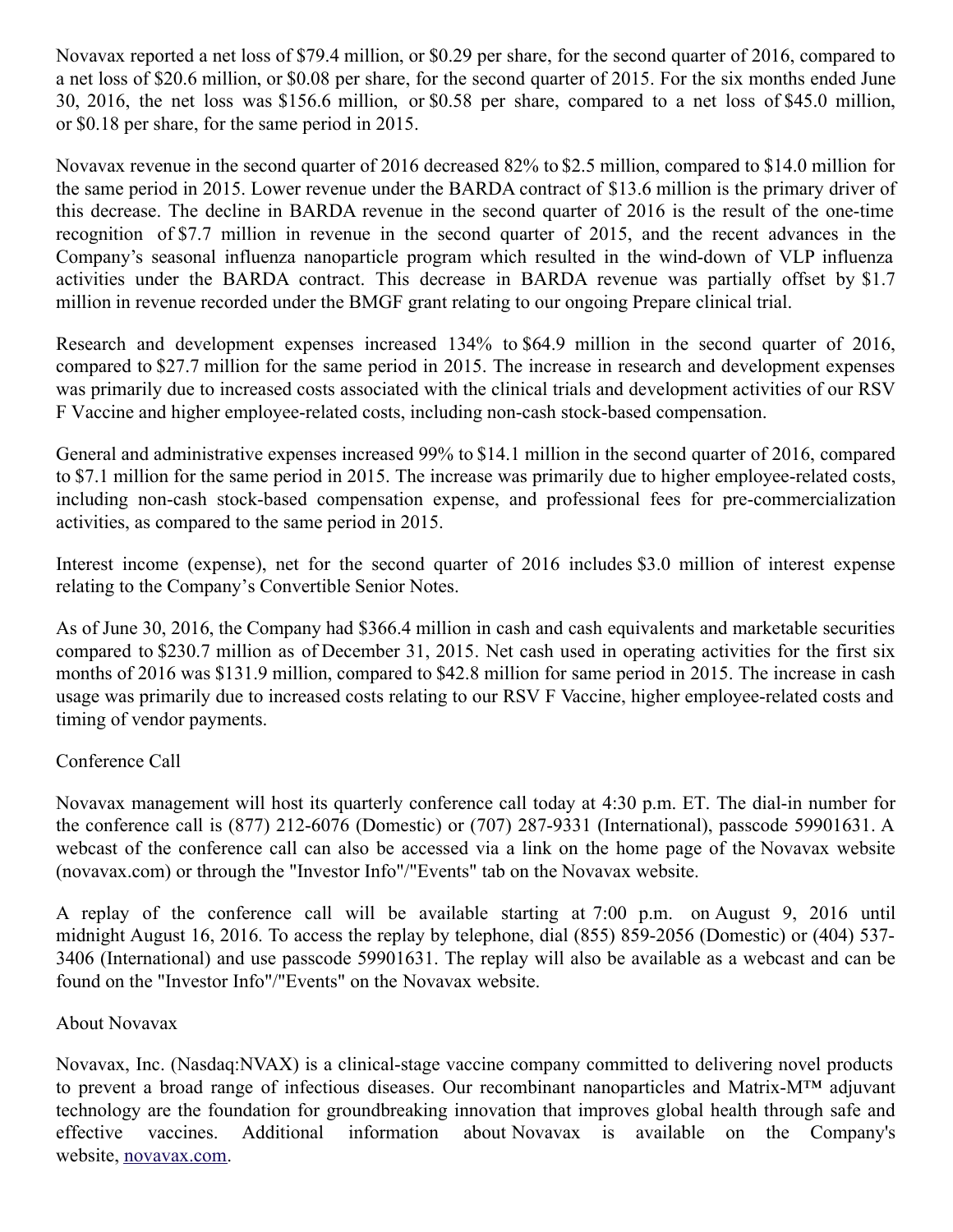#### Forward-Looking Statements

Statements herein relating to the future of Novavax and the ongoing development of its vaccine and adjuvant products are forward-looking statements. Novavax cautions that these forward looking statements are subject to numerous risks and uncertainties, which could cause actual results to differ materially from those expressed or implied by such statements. These risks and uncertainties include those identified under the heading "Risk Factors" in the Novavax Annual Report on Form 10-K for the year ended December 31, 2015 as filed with the Securities and Exchange Commission (SEC). We caution investors not to place considerable reliance on the forward-looking statements contained in this press release. You are encouraged to read our filings with the SEC, available at sec.gov, for a discussion of these and other risks and uncertainties. The forward-looking statements in this press release speak only as of the date of this document, and we undertake no obligation to update or revise any of the statements. Our business is subject to substantial risks and uncertainties, including those referenced above. Investors, potential investors, and others should give careful consideration to these risks and uncertainties.

# NOVAVAX, INC. CONDENSED CONSOLIDATED STATEMENTS OF OPERATIONS (in thousands, except per share information)

|                                      | For the Three Months |           | For the Six Months |                            |              |             |               |             |           |
|--------------------------------------|----------------------|-----------|--------------------|----------------------------|--------------|-------------|---------------|-------------|-----------|
|                                      | Ended June 30,       |           |                    | Ended June 30,             |              |             |               |             |           |
|                                      |                      | 2016      |                    | 2015                       |              | 2016        |               | 2015        |           |
|                                      | (unaudited)          |           | (unaudited)        |                            |              |             |               |             |           |
| Revenue                              | \$                   | 2,505     |                    | \$13,996                   | \$           | 6,723       |               | \$23,872    |           |
| Expenses:                            |                      |           |                    |                            |              |             |               |             |           |
| Research and development             |                      | 64,904    |                    | 27,729                     |              | 133,856     |               | 56,076      |           |
| General and administrative           |                      | 14,099    |                    | 7,088                      |              | 24,627      |               | 12,931      |           |
| Total expenses                       |                      | 79,003    |                    | 34,817                     |              | 158,483     |               | 69,007      |           |
| Loss from operations                 |                      | (76, 498) | $\lambda$          | (20, 821)                  |              | (151,760)   | $\lambda$     | (45, 135)   |           |
| Interest income (expense), net       |                      | (2,842)   |                    | 108                        |              | (4,799)     | $\mathcal{E}$ | 194         |           |
| Other income (expense)               |                      | (11)      |                    | 72                         |              | (44)        |               | (70)        | $\lambda$ |
| Net loss                             | \$                   | (79,351)  |                    | \$ (20,641)                |              | \$(156,603) |               | \$ (45,011) |           |
| Basic and diluted net loss per share | $\mathbb{S}$         | (0.29)    | $\lambda$          | \$ (0.08)<br>$\mathcal{L}$ | $\mathbb{S}$ | (0.58)      | $\mathcal{L}$ | \$ (0.18)   | $\lambda$ |
| Basic and diluted weighted average   |                      |           |                    |                            |              |             |               |             |           |
| number of common shares outstanding  |                      | 270,760   |                    | 268,083                    |              | 270,469     |               | 254,727     |           |